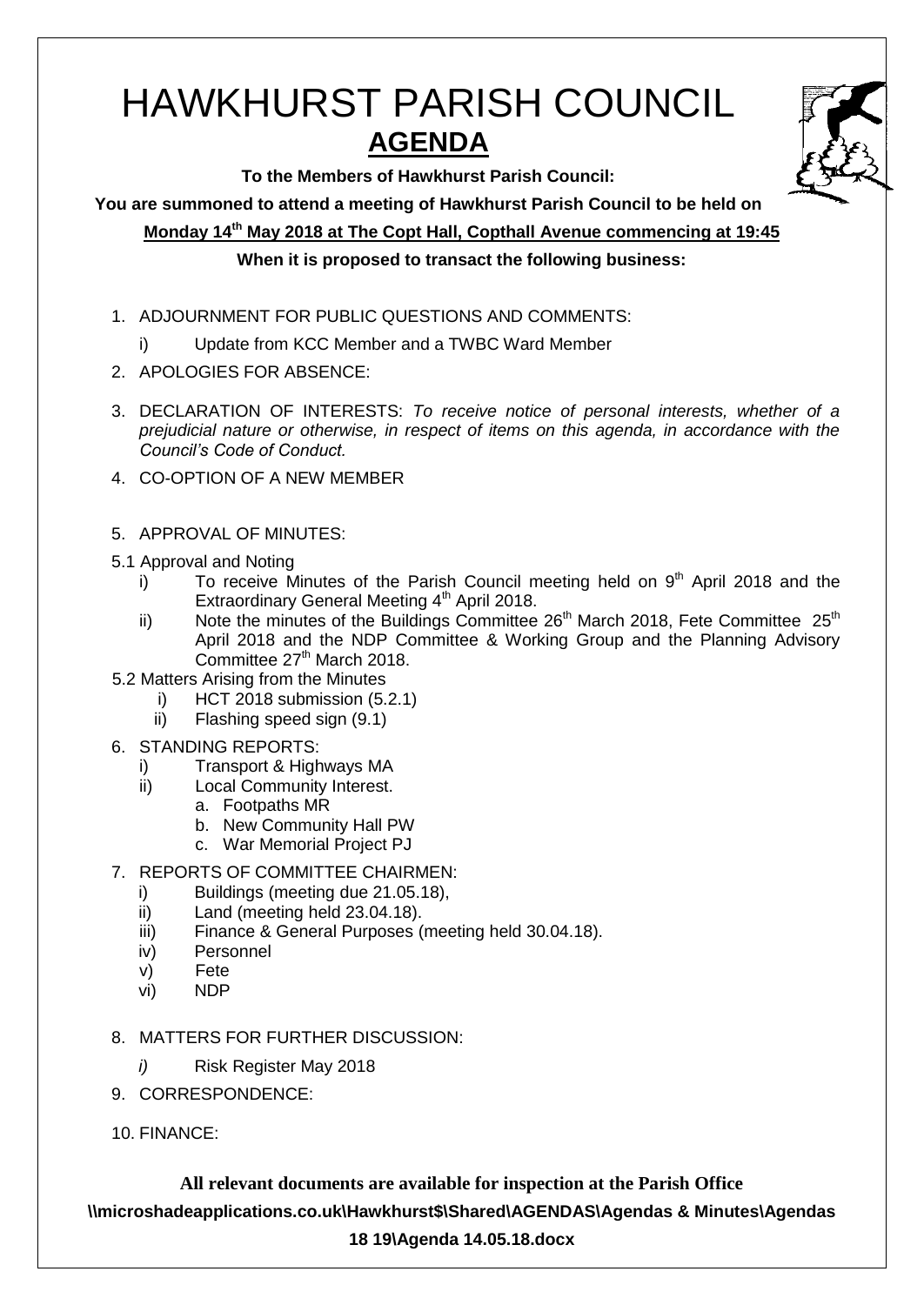#### 11. PLANNING:

## 12. BURIAL & MEMORIAL:

## 13. NOTES & INFORMATION:

#### 14. CONFIDENTIAL: i) TWBC Local Plan Update

*Pursuant to section 1 (2) of the Public Bodies (Admission to Meetings) Act 1960 it is resolved that, because of the confidential nature of the business to be transacted, the public and the press leave the meeting during consideration of the following items:*

15. CLOSURE:

Nicole Godwin, Clerk to the Parish Council

|                | Date<br>Received | From                                     | Subject                                                                                                                                                            |
|----------------|------------------|------------------------------------------|--------------------------------------------------------------------------------------------------------------------------------------------------------------------|
| $\mathbf{1}$   | 16.04.2018       | <b>West Kent</b><br>Mediation            | Grant request                                                                                                                                                      |
| $\overline{2}$ | 16.04.2018       | A resident                               | CC of letter of concern at description of planning application<br>18/01063/FULL for 50 dwellings as Fieldways instead of Copthall<br>Avenue                        |
| 3              | 17.04.2018       | A resident                               | CC of letter of formal complaint at description of planning application<br>18/01063/FULL for 50 dwellings as Fieldways instead of Copthall<br>Avenue               |
| 4.             | 18.04.18         | A resident                               | CC of letter of formal complaint at description of planning application<br>18/01063/FULL for 50 dwellings as Fieldways instead of Copthall<br>Avenue               |
| 5.             | 23.04.2018       | A resident                               | Lack of affordable and accessible activities for older children in<br>Hawkhurst and proposal for cycle lanes and network to connect<br>activities.                 |
| 6.             | 23.04.2018       | A resident                               | CC of letter of concern at traffic impact on Copthall Avenue of<br>proposed planning application 18/01063/FULL for 50 dwellings off<br>Copthall Avenue.            |
| 7 <sub>1</sub> | 26.04.2018       | A resident                               | CC of letter of concern at traffic impact on Highgate Hill of proposed<br>planning application 18/01063/FULL for 50 dwellings off Copthall<br>Avenue.              |
| 8.             | 01.05.2018       | A resident                               | CC of letter to TWBC ref. planning application 18/01063/FULL and<br>agricultural covenants and Companies House query.                                              |
| 9.             | 02.05.2018       | A resident                               | CC of letter to Companies House re: planning application<br>18/01063/FULL and potential breach of the Companies Act.                                               |
| 10.            | 02.05.2018       | Paul Casey<br><b>TWBC</b>                | Licensing Application 18/01001/LAPRE Elm Wood, Risden Farm,<br>Risden Lane for June 3 day festival and potential for possible<br>planning application requirement. |
| 11.            | 03.05.2018       | <b>TWBC</b>                              | Invitation to Licensing Hearing TWBC 10.30 22 May 2018.<br>Attendance Form to complete by 16 May.                                                                  |
| 12.            | 08.05.2018       | A resident                               | CC of letter to TWBC planning objecting to proposed planning<br>application 18/01063/FULL for 50 dwellings off Copthall Avenue                                     |
| 13.            | 08.05.2018       | Kent, Surrey,<br>Sussex Air<br>Ambulance | Request for £150 grant                                                                                                                                             |
| 14.            | 08.05.2018       | Clerk applicant                          | Remains interested to serve HPC in the future.                                                                                                                     |
| 15.            | 08.05.2018       | A resident                               | Hawkhurst 'town' status overthrown 2013                                                                                                                            |

Agenda Item 9: Correspondence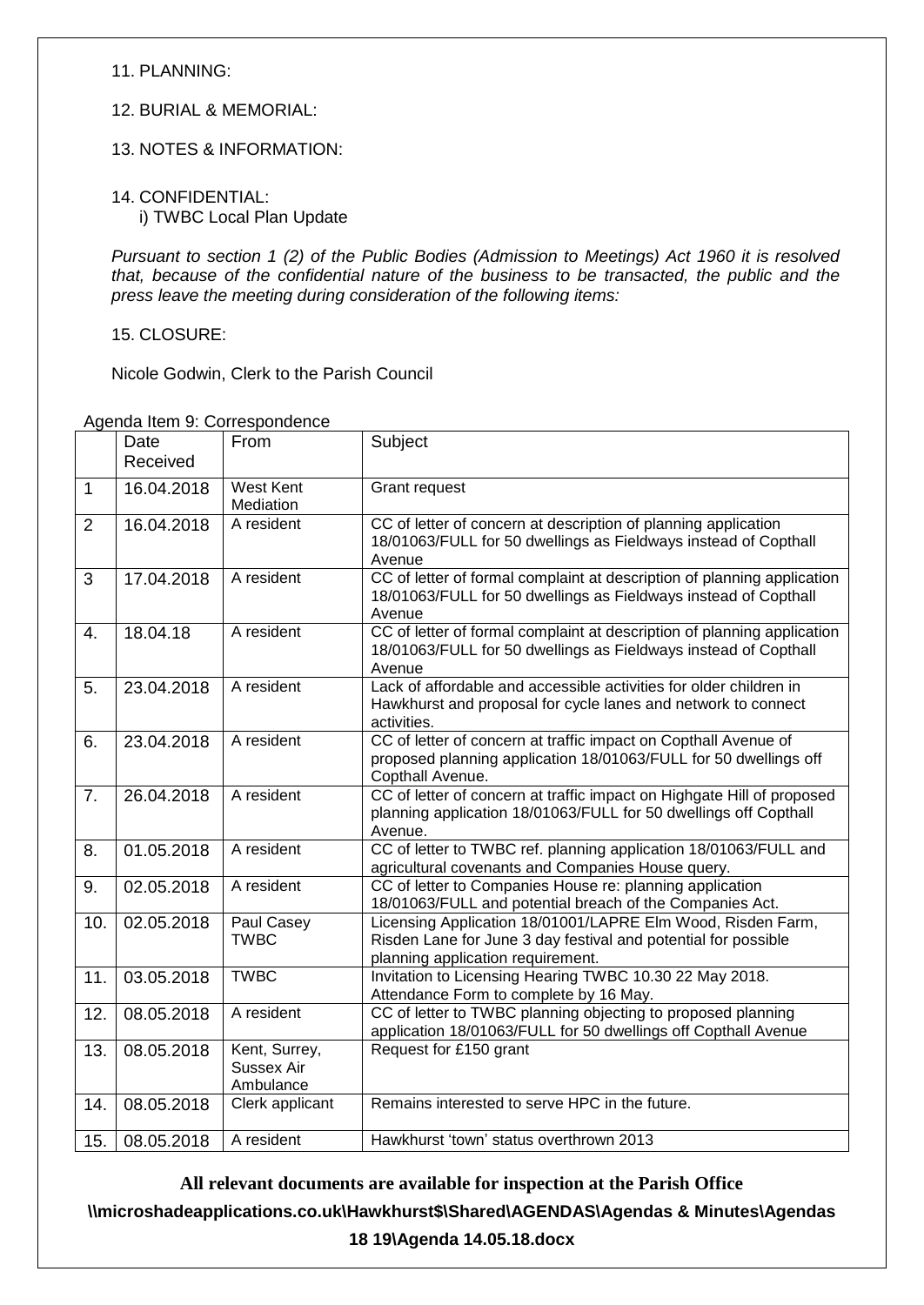## Agenda Item 10: Finance. INCOME AND EXPENDITURE APRIL 2018

| Accounts for payment            | £  | 2,411.80  |
|---------------------------------|----|-----------|
| Payment received                | £  | 1,194.80  |
| <b>Net Expenditure</b>          | -£ | 1,217.00  |
| <b>Cambridge &amp; Counties</b> | £  | 76,141.95 |
| <b>Cambridge Building</b>       |    |           |
| Society                         | £  | 75,201.05 |
| <b>Lloyds Current</b>           | £  | 10,001.00 |
| <b>Lloyds Access Reserve</b>    | £  | 50,211.19 |
| <b>Petty Cash</b>               | £  |           |

10.1 Agreement to pay payments schedule.

10.2 Account reconciliation and petty cash check.

- 10.3 Asset register 31.03.2018
- 10.4 Annual Return:
	- i) Internal Audit Statement
	- *ii)* Annual Governance Statement
	- *iii)* Proposed Resolution: *Hawkhurst Parish Council agrees to make a grant to King George V Field Hawkhurst to cover the deficit of year ending 31.03.2017 of £12,894 and to Hawkhurst Community Trust to cover the deficit of year ending 31.03.2017 of £2,049. Hawkhurst Parish Council further agrees to make a grant to King George V Field Hawkhurst to cover the deficit of year ending 31.03.2018 of £12,772.81 and to Hawkhurst Community Trust to cover the deficit of year ending 31.03.2018 of £5,785.49.*
	- *iv)* Accounting Statement and All Bank Reconciliation.

#### Agenda Item 10: Planning

|  |  | 11.1 Planning & Highways Information: |
|--|--|---------------------------------------|
|  |  |                                       |

| Ref. No.                    | Proposal                     | Location                                           | <b>Comments</b>                                                                                                                                                                     |
|-----------------------------|------------------------------|----------------------------------------------------|-------------------------------------------------------------------------------------------------------------------------------------------------------------------------------------|
| 12.04.2018<br><b>KCC</b>    | Thick double yellow<br>lines | Hawkhurst                                          | Sean Holden requesting thin<br>primrose ones. Continued<br>discussion.                                                                                                              |
| <b>KCC/TW/0042</b><br>/2018 | Create turning head          | Wastewater treatment<br>works, Heartenoak<br>Road. | New proposal to mitigate harm<br>to 0.05 ha AONB and ancient<br>woodlands by removing 0.25<br>ha of rhododendron from other<br>affected local woodland. To<br>seek dormice licence. |
| 18/00894/CO<br><b>UNTY</b>  | Create turning head          | Wastewater treatment<br>works, Heartenoak<br>Road. | TWBC raises no objection.                                                                                                                                                           |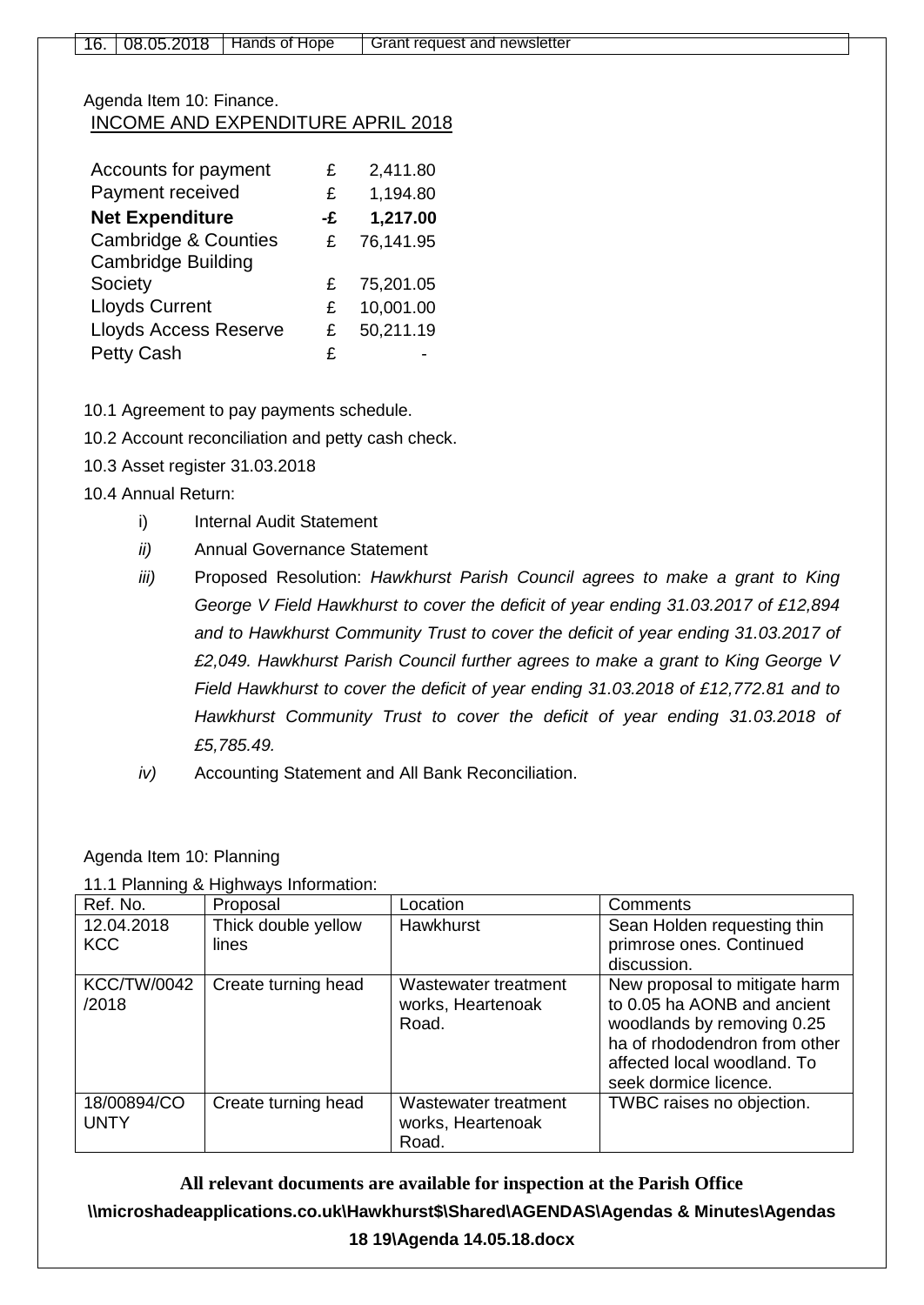| 18/00533/FUL       | <b>Removal of Condition</b><br>2 (Occupancy) of<br><b>Planning Consent</b><br>98/00244/FUL | High Banks Nursery,<br>Gills Green     | Application withdrawn.                          |
|--------------------|--------------------------------------------------------------------------------------------|----------------------------------------|-------------------------------------------------|
| 18/00842/LDC<br>EX | Lawful Devpt<br>Certificate Use of<br>building for storage<br>purposes                     | Agricultural Buildings,<br>Cowden Lane | Application withdrawn.                          |
| 18/00900/FUL       | Erection of single<br>storey rear extension<br>and front entrance<br>porch                 | 21 Sandrock Villas,<br>Cranbrook Road  | Invitation to Planning<br>Committee 15 May 5pm. |
| <b>NPPF</b>        | National consultation<br>for review                                                        | National policy                        | Hawkhurst Parish Council's<br>submission        |

11.2 Planning TWBC Approved:

| Ref           | Proposal                          | Location              | Comments/Valid              |
|---------------|-----------------------------------|-----------------------|-----------------------------|
| 18/00341/FULL | Demolition of existing            | 1 Risden Clock        |                             |
|               | greenhouse and erection of a      | House                 |                             |
|               | garden room.                      |                       |                             |
| 18/00514/FULL | Erection of single storey rear    | 2 Hunters             |                             |
| &             | extension, front porch and        | Cottages,             |                             |
| 18/00515/LBC  | internal alterations              | <b>Conghurst Lane</b> |                             |
| 18/00651/FULL | Single storey rear extension and  | Ferncroft, School     |                             |
|               | loft conversion with front facing | Terrace               |                             |
|               | dormer                            |                       |                             |
| 17/04241/FULL | Barn conversion and change of     | Sawyers, Horns        | Holiday accom only and      |
|               | use from domestic storage to      | Hill                  | max 6 week stay.            |
|               | <b>B&amp;B</b> accommodation      |                       |                             |
| 18/00520/FULL | 2 storey rear extension with      | East Lynn, Slip Mill  | If replacement dwelling     |
|               | dormer windows and adjustment     | Lane                  | under 11/01877/FUL is       |
|               | of 0.6m to roofline per           |                       | constructed, existing       |
|               | 17/02711/FULL                     |                       | dwelling has to be          |
|               |                                   |                       | demolished in its entirety. |
| 18/00500/FULL | Demolition of side and rear       | Land adjacent to 2    | Landscaping and tree        |
|               | extensions and erection of 2 x 2  | Belgrave,             | scheme and surfacing and    |
|               | bed dwellings and relocated       | <b>Woodbury Road</b>  | drainage scheme to be       |
|               | vehicular access.                 |                       | submitted before            |
|               |                                   |                       | development. Parking to     |
|               |                                   |                       | be completed before other   |
|               |                                   |                       | works commence.             |
|               |                                   |                       | Obscure glass to rear       |
|               |                                   |                       | facing windows.             |
| 18/00607/FULL | Loft conversion with front and    | 9 Mercers             | Work restricted to          |
|               | rear dormer windows. Work to      |                       | 0800:1800 Mon-Fri and       |
|               | porch and rooflight to side.      |                       | 0800:1300 Sats. No work     |
|               |                                   |                       | Sundays or Bank Hols.       |
| 18/00318      | Variation Condition 2 of          | Hawkhurst House,      |                             |
|               | 13/02636/FULMJ demolition of      | Cranbrook Road        |                             |
|               | care home and replacement         |                       |                             |
|               | with 90 bed care home class C2    |                       |                             |
|               | to permit alternative service     |                       |                             |
|               | entrance                          |                       |                             |
| 18/00711/FULL | Demolition of extension and       | 4 Whitelimes          |                             |
|               | erection of 2 storey side/rear    | Cottages, Park        |                             |
|               | extension, erection of porch,     | Lane                  |                             |
|               | installation of rooflights and    |                       |                             |

**All relevant documents are available for inspection at the Parish Office**

**\\microshadeapplications.co.uk\Hawkhurst\$\Shared\AGENDAS\Agendas & Minutes\Agendas** 

**18 19\Agenda 14.05.18.docx**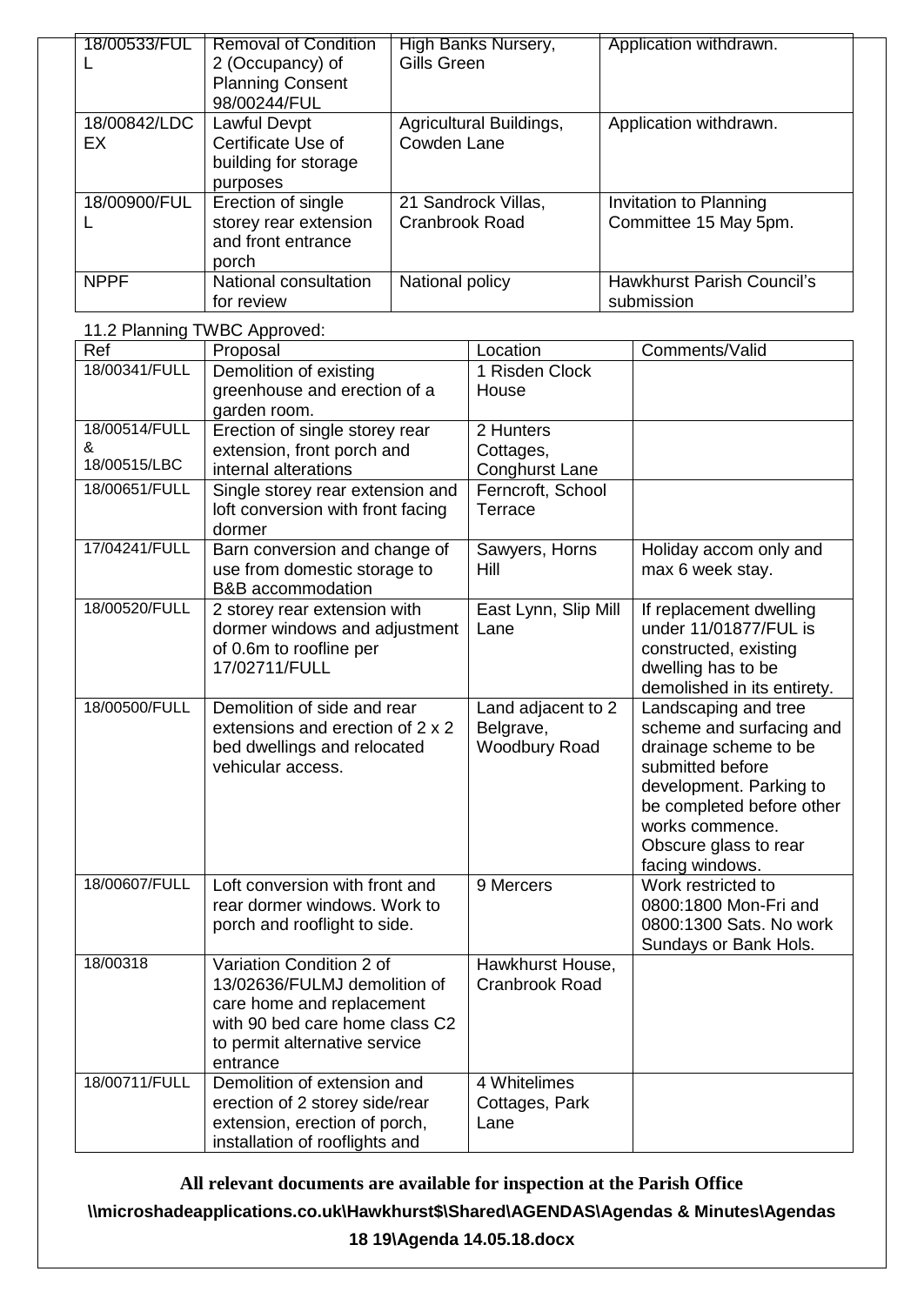|               | replacement windows                |                    |  |
|---------------|------------------------------------|--------------------|--|
| 18/00841/FULL | Change of use from ancillary       | Yew Tree Oast,     |  |
|               | annexe to independent              | Slip Mill Lane     |  |
|               | residential dwelling               |                    |  |
| 18/00702/LBC  | Internal alterations to create en- | Clayhill, Rye Road |  |
|               | suite and wardrobe and roof        |                    |  |
|               | light.                             |                    |  |
| 18/00229/FULL | Variation of Condition 2 of        | 3 Bokes Farm       |  |
|               | 17/03430/FULL to extend rear       | Cottages, Horns    |  |
|               | dormer by 85cm to                  | Hill               |  |
|               | accommodate a shower/WC.           |                    |  |
| 18/00593/FULL | Dormer on rear facing roof slope   | 1 Ford Villas,     |  |
|               | and velux on front of roof         | Highgate Hill      |  |

#### 11.3 Planning TWBC Refused:

| Ref. No.   | Proposal                                       | Location                           | Comments/Valid                                                                                                                                                                                                                                                                                                                                                                                                                                                                                                                                |
|------------|------------------------------------------------|------------------------------------|-----------------------------------------------------------------------------------------------------------------------------------------------------------------------------------------------------------------------------------------------------------------------------------------------------------------------------------------------------------------------------------------------------------------------------------------------------------------------------------------------------------------------------------------------|
| 18/00589/F | Conversion of steel-<br>framed agricultural    | The Barn,<br><b>Great Pix Hall</b> | Harmful to visual amenities of AONB by<br>formation of residential curtilages, extensive                                                                                                                                                                                                                                                                                                                                                                                                                                                      |
| ULL        | barn to create 2                               | Farm, High                         | glazing, formalization of access and parking                                                                                                                                                                                                                                                                                                                                                                                                                                                                                                  |
|            | dwellings and                                  | <b>Street</b>                      | and proposed landscaping is not felt to                                                                                                                                                                                                                                                                                                                                                                                                                                                                                                       |
|            | associated change of                           |                                    | overcome the harm. Contrary to NPPF, TW                                                                                                                                                                                                                                                                                                                                                                                                                                                                                                       |
|            | use of land for                                |                                    | Local Plan and LP1 of Hawkhurst NDP 2018.                                                                                                                                                                                                                                                                                                                                                                                                                                                                                                     |
|            | gardens and parking.                           |                                    |                                                                                                                                                                                                                                                                                                                                                                                                                                                                                                                                               |
| 17/03899/  | Residential                                    | Land at Ockley                     | Significant adverse impact on character and                                                                                                                                                                                                                                                                                                                                                                                                                                                                                                   |
| <b>OUT</b> | development of 62                              | Road and                           | appearance of the area and not conserve the                                                                                                                                                                                                                                                                                                                                                                                                                                                                                                   |
|            | dwellings                                      | Heartenoak<br>Road                 | landscape or scenic beauty of High Weald<br>AONB, outweighing the benefit of policies<br>supporting the need for housing in NPPF.<br>Fails to fully assess the impact on the local<br>highway network or provide appropriate<br>mitigation or access by a choice of<br>sustainable transport modes so fails to<br>provide sustainable development. Absence<br>of surveys for birds, badgers, reptiles, great<br>crested newts, bats and dormice as<br>recommended by own phase 1 habitat<br>survey. No legal agreements for<br>contributions. |
| 17/03880/  | Erection of 5                                  | Land south of                      | Does not conserve and enhance the AONB                                                                                                                                                                                                                                                                                                                                                                                                                                                                                                        |
|            | dwellings with access                          | Woodham                            | and is likely to be harmful to the biodiversity                                                                                                                                                                                                                                                                                                                                                                                                                                                                                               |
| <b>OUT</b> | via a new roadway to<br>be constructed as part | Hall, Rye Road                     | of the site. This harm is felt to demonstrably                                                                                                                                                                                                                                                                                                                                                                                                                                                                                                |
|            | of redevelopment of                            |                                    | outweigh the benefits of the proposal and is<br>thereby not sustainable development under                                                                                                                                                                                                                                                                                                                                                                                                                                                     |
|            | Woodham Hall                                   |                                    | NPPF, TWLP and HNDP. Inadequate                                                                                                                                                                                                                                                                                                                                                                                                                                                                                                               |
|            |                                                |                                    | information to demonstrate the biodiversity                                                                                                                                                                                                                                                                                                                                                                                                                                                                                                   |
|            |                                                |                                    | on the site and the adjoining Site of Local                                                                                                                                                                                                                                                                                                                                                                                                                                                                                                   |
|            |                                                |                                    | Conservation Interest would not be harmed.                                                                                                                                                                                                                                                                                                                                                                                                                                                                                                    |
|            |                                                |                                    | It is part of a larger site making no                                                                                                                                                                                                                                                                                                                                                                                                                                                                                                         |
|            |                                                |                                    | contribution to affordable housing. No legal                                                                                                                                                                                                                                                                                                                                                                                                                                                                                                  |
|            |                                                |                                    | agreement for contributions as part of the                                                                                                                                                                                                                                                                                                                                                                                                                                                                                                    |
|            |                                                |                                    | larger site.                                                                                                                                                                                                                                                                                                                                                                                                                                                                                                                                  |

### 11.4 Planning Applications received:

|           |               | <b>TWBC Planning Portal</b> |          |                 |
|-----------|---------------|-----------------------------|----------|-----------------|
|           | $Nu$ Applicat | <b>Proposal</b>             | Location | <b>Comments</b> |
|           | $ mb $ ion No |                             |          |                 |
| <b>er</b> |               |                             |          |                 |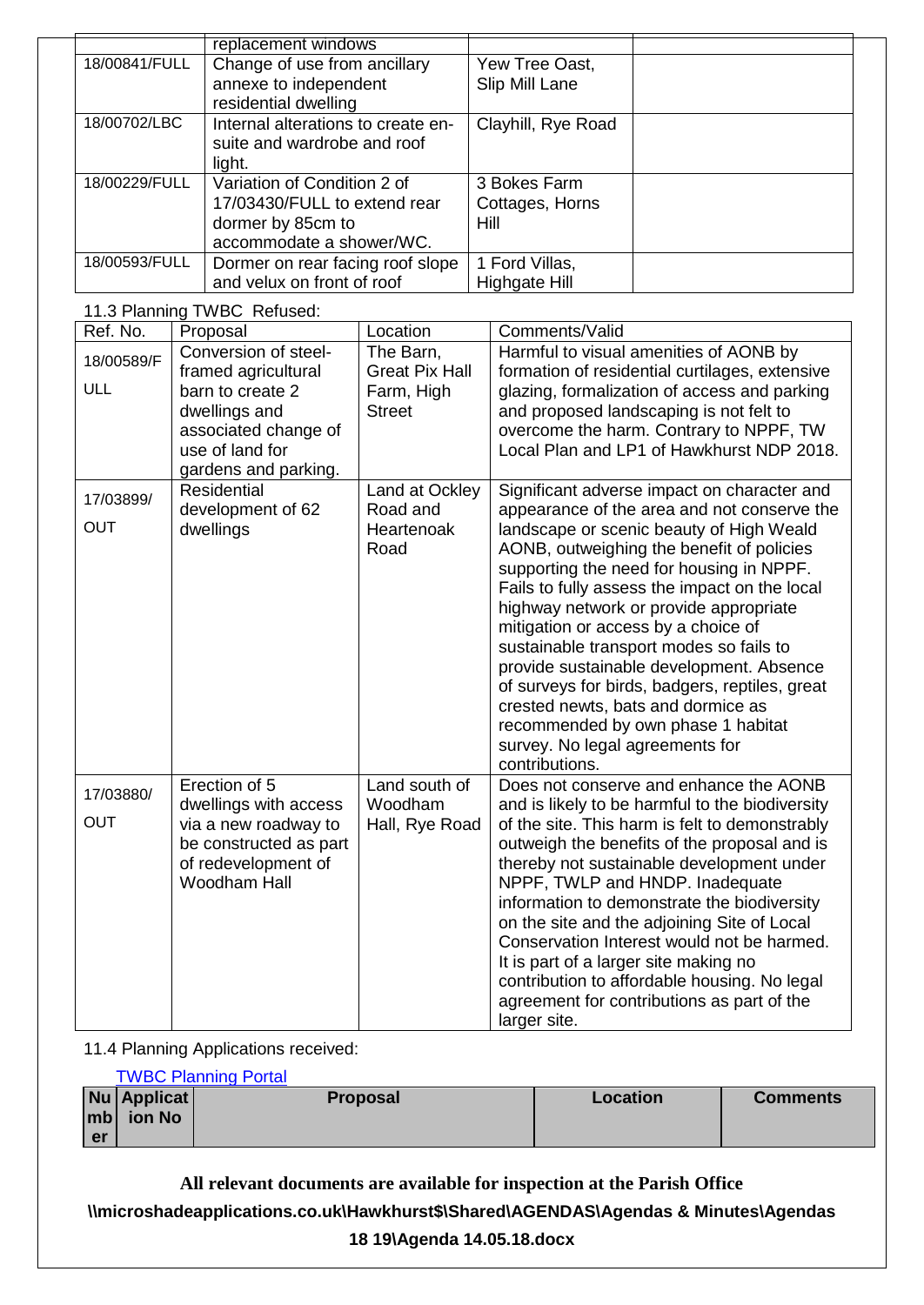| 3/FULL                                          | 15 18/0106 Demolition of 1 dwellinghouse and storage OS Plot<br>barn to the rear and erection of 50 dwellings Fieldways<br>and car parking, cycle parking, sustainable<br>drainage, internal road network and creation<br>with<br>of a new<br>access<br>associated<br>landscaping |                                                                | 3100 Access<br>from<br><b>Copthall Avenue</b> |
|-------------------------------------------------|-----------------------------------------------------------------------------------------------------------------------------------------------------------------------------------------------------------------------------------------------------------------------------------|----------------------------------------------------------------|-----------------------------------------------|
| 16 18/0079<br>8/FULL                            | New shopfront and extension to west and Highgate<br>extension to south. Change of use of part of Station, Rye Road<br>sales building to A1 sandwich bar.                                                                                                                          | Service                                                        |                                               |
| 17 18/0101<br>4/FULL                            | Erection of a single storey orangery on The<br>western elevation                                                                                                                                                                                                                  | Cottage,<br><b>High</b><br><b>Street</b>                       |                                               |
| 18 18/0104<br>4/FULL<br>and<br>18/0104<br>5/LBC | Erection of a 2 storey rear infill extension, 4 Gingerbread Lane<br>single storey side extension and detached<br>garage; vehicular access to side and<br>landscaping                                                                                                              |                                                                | Approved<br>application<br>17/02157/FULL      |
| 19 18/0120<br>1/ADV                             | Advertisement hoarding (retrospective)                                                                                                                                                                                                                                            | <b>Site</b><br>of<br>former<br>Woodham<br>Hall,<br>Rye<br>Road |                                               |
| 20 18/0120<br>8/FULL                            | Installation of ground source heat pump                                                                                                                                                                                                                                           | Gun Green Oast, Water<br>Lane                                  |                                               |
| 21 18/0115<br>0/FULL<br>and<br>18/0115<br>1/LBC | Internal refurbishment, installation of new Duvals<br>windows, single storey glazed extension Lane<br>and external decking                                                                                                                                                        | Whites<br>Barn,                                                |                                               |
| 22 18/0095<br>4/FULL<br>and<br>18/0095<br>5/LBC | Conversion from ancillary accommodation The Granary, Slip Mill<br>to self-contained 4 bed dwelling.                                                                                                                                                                               | Lane                                                           |                                               |
| 23 18/0123<br>1/ADV                             | 1 fascia sign, 1 hanging sign, 1 hoarding Part OS8450, Highgate<br>sign and 6 panel signs                                                                                                                                                                                         | <b>Hill</b>                                                    |                                               |
| 24 18/0130<br>3/FULL                            | Proposed replacement dwelling with 2 bay Oylers Farm Cottage,<br>car port                                                                                                                                                                                                         | <b>Attwaters Lane</b>                                          |                                               |
| 25 18/0131<br>3/ADV                             | 4 hoarding adverts (retrospective)                                                                                                                                                                                                                                                | Birchfield Grove, Rye<br>Road                                  |                                               |

### Agenda Item 12: Burial and Memorial

| Interment Date | Deceased |  |
|----------------|----------|--|
|                | None     |  |

## Agenda Item 13: Notes and Information

|                | Date              | from                               | subject                                         |
|----------------|-------------------|------------------------------------|-------------------------------------------------|
| $\mathbf{1}$ . |                   |                                    | Legal Topic Note 5 Parish and community council |
|                | 17.04.2018   NALC |                                    | meetings.                                       |
| 2.             | 17.04.2018        | <b>NALC</b>                        | Legal Topic Note 8 Elections                    |
| 3.             | 17.04.2018        | <b>NALC</b>                        | Legal Topic Note 87 Procurement                 |
| 4.             | 18.04.2018        | <b>TWBC</b>                        | <b>GDPR Parish Clerks' briefing</b>             |
| 5.             |                   | 18.04.2018   Kent Police and Crime | Newsletter                                      |
|                |                   | Commissioner                       |                                                 |
| 6.             | 30.04.2018        | <b>Kent Police</b>                 | Rural Matters, rural policing newsletter        |
| 7.             |                   | 30.04.2018   Kent Police           | Spring news roundup                             |